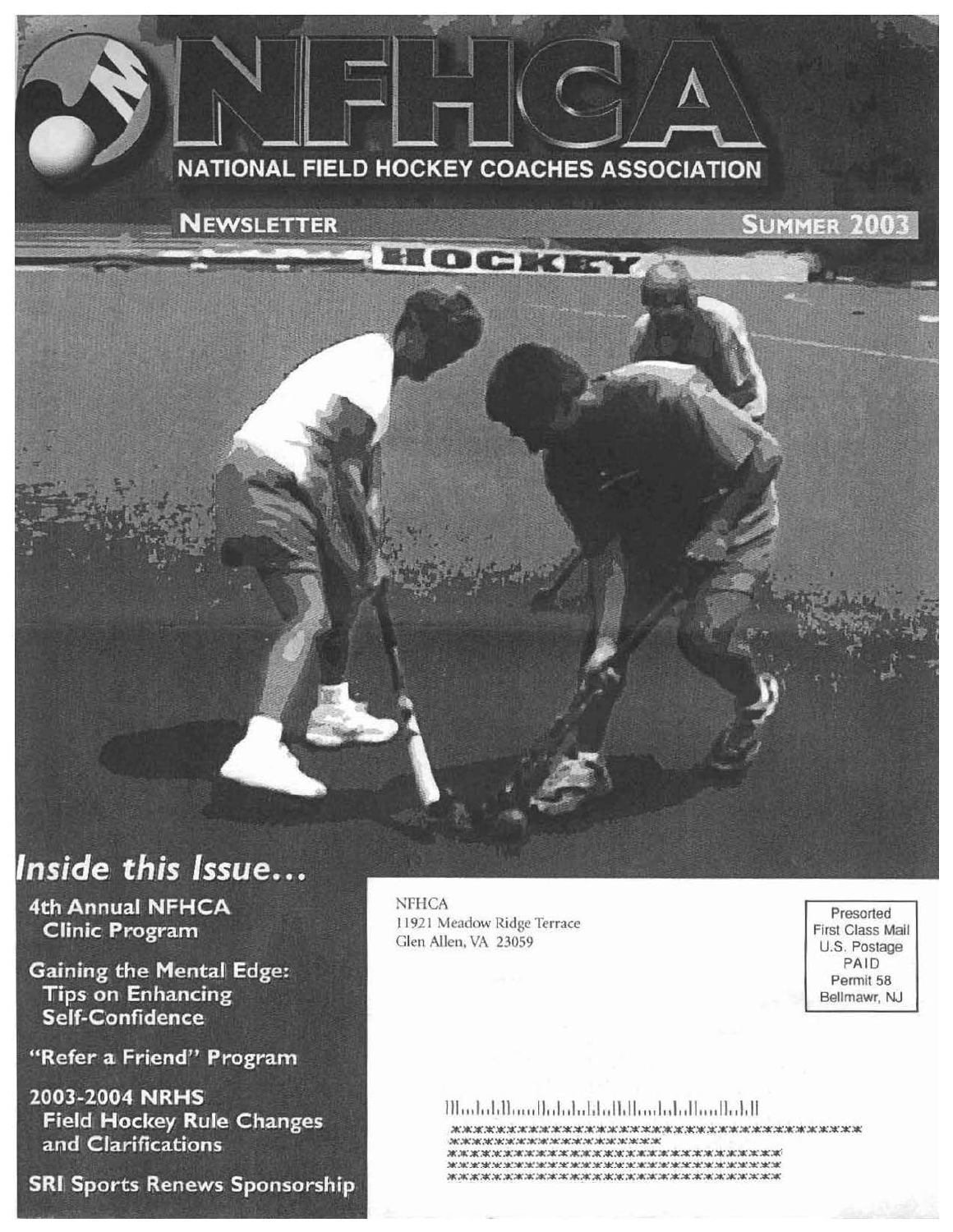# Gaining the Mental *Edge*: *Tips on* **Enhancing** Self~ **Confidence**

 $Bv$  *Keith Waldman, MSW. MA* 

ne of the keys to becoming a mentally tough field hockey player is to play the game with a high level of confidence. During my years of working with high school and collegiate field hockey programs I have found that the players who believe in themselves and in each other are usually the most successful. The goal of this article is to give you tips on how to enhance confidence.

Playing field hockey with confidence is a choice that you control. The key to confidence is to learn to discipline your mind to focus on the reasons why you can and should be successful. A confident player has strong positive thoughts and images running through her head. The confident player can see herself playing well and making great plays. Confident players also look calm and in control. They exude confidence by standing tall with positive facial expressions. When you play with confidence you are playing "free"- free of fear, tension, worry, doubt, and stress. The first step towards playing with confidence is to take responsibility for your mental game. Here arc some steps you can take to build your self-confidence or the confidence of your players:

**1. Focus on Strengths**<br>
Confident athletes focus on their physical and mental strengths.<br>
Take an inventory of your strengths! Do not dwell on your weaknesses<br>
es but focus on how to improve your weaknesses Confident athletes focus on their physical and mental strengths.<br>Take an inventory of your strengths! Do not dwell on your weaknesses but focus on how to improve your weaknesses until you can turn them into strengths. Pocusing on your strengths should be part of your everyday routine.



# ~ ~ •• **Coaches DrilL:** •. <sup>+</sup><sup>~</sup> **Circle of Confidence**

~ **Directions:** Have your players sit in a circle. \ Give each of your players a sheet of paper or a large index card. Each player writes her name on the paper and under her name she writes down *:*  the word "strengths". Each player's paper is passed around the circle so each player receives<br>strength from her teammate. When your<br>team completes the list, have each play-<br>ar verbalize at least 5-6 strengths<br> $\frac{1}{2}$ <br> $\frac{1}{2}$ <br> $\frac{1}{2}$ <br> $\frac{1}{2}$ <br> $\frac{1}{2}$ <br> $\frac{1}{2}$ strength from her teammate. When your team completes the list, have each player verbalize at least 5-6 strengths • . .. 1 .. •• •• ustng am statements. + ....... . .. using "I am statements".